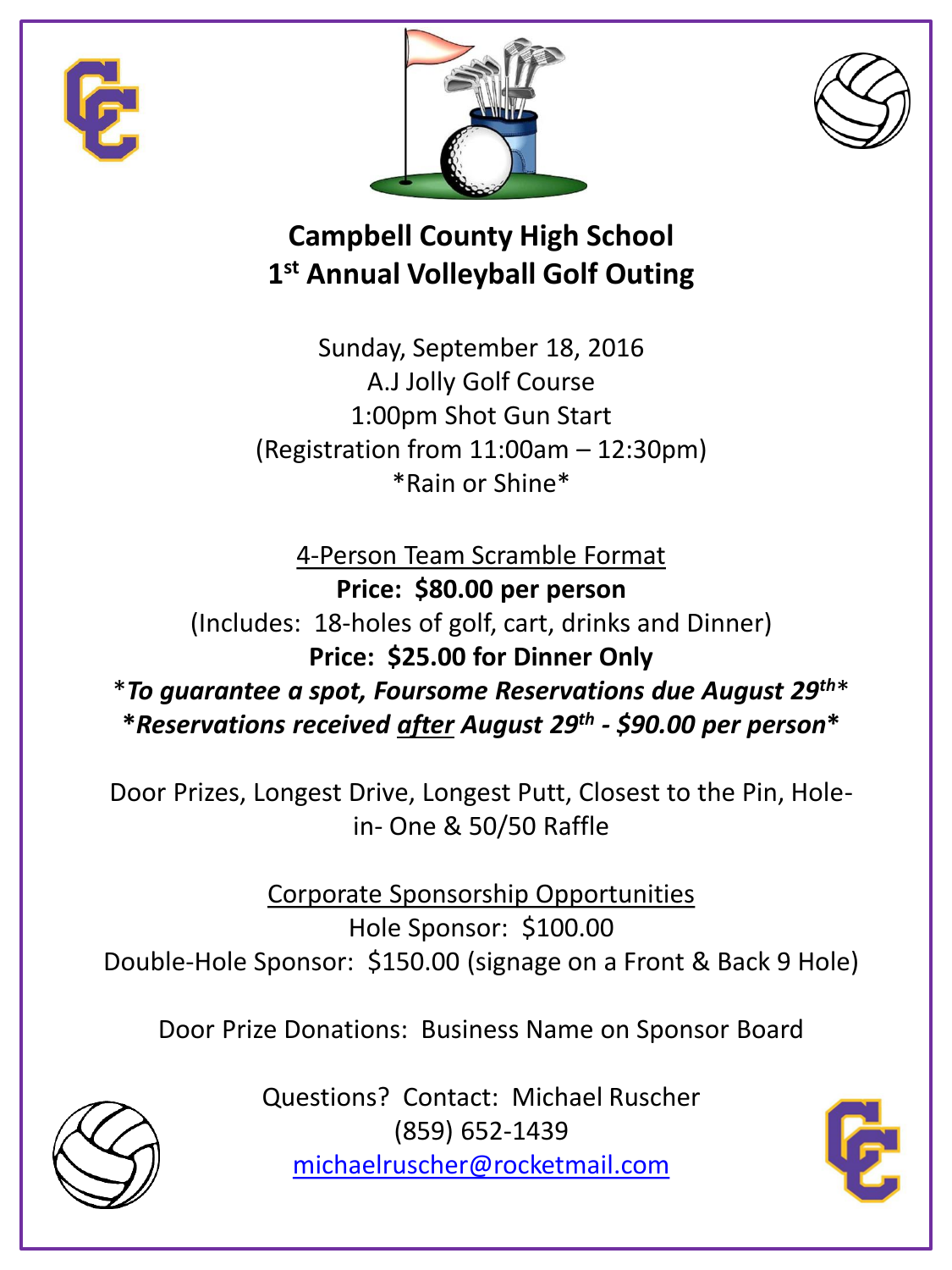| 侸                                                                                |                                            |  |  |
|----------------------------------------------------------------------------------|--------------------------------------------|--|--|
|                                                                                  | Foursome Sign-Up                           |  |  |
|                                                                                  |                                            |  |  |
|                                                                                  |                                            |  |  |
|                                                                                  |                                            |  |  |
|                                                                                  |                                            |  |  |
|                                                                                  |                                            |  |  |
|                                                                                  |                                            |  |  |
|                                                                                  |                                            |  |  |
| Return Entry Form Along with Check(s) Made Payable to:<br><b>CCHS Volleyball</b> |                                            |  |  |
|                                                                                  | Mail to:                                   |  |  |
|                                                                                  | <b>Greg Wieland</b>                        |  |  |
|                                                                                  | 860 Sandstone Ridge                        |  |  |
|                                                                                  | Cold Spring, KY 41076                      |  |  |
|                                                                                  | <b>Questions? Contact: Michael Ruscher</b> |  |  |
|                                                                                  | $(859)$ 652-1439                           |  |  |
|                                                                                  | michaelruscher@rocketmail.com              |  |  |
|                                                                                  |                                            |  |  |
|                                                                                  |                                            |  |  |